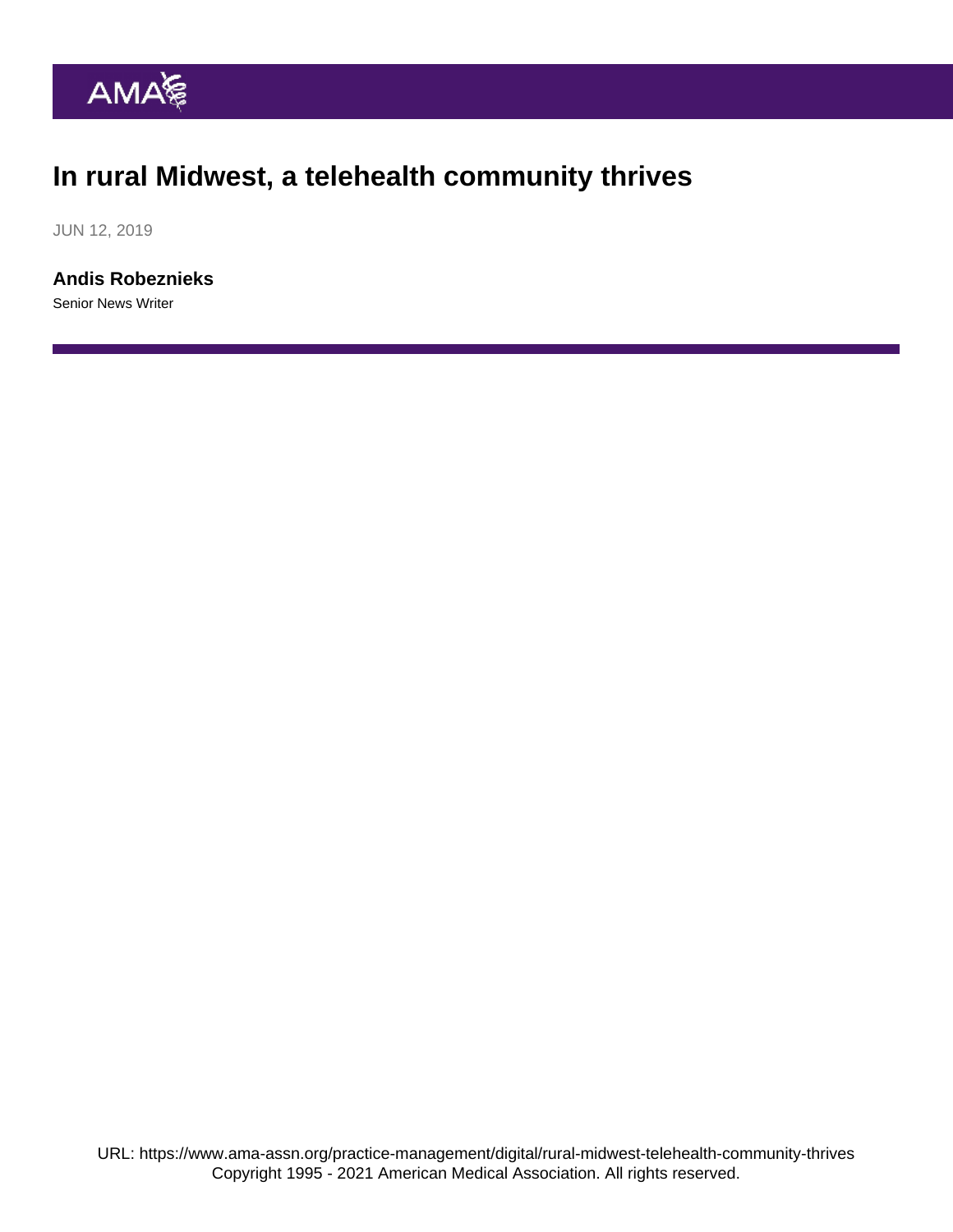URL: <https://www.ama-assn.org/practice-management/digital/rural-midwest-telehealth-community-thrives> Copyright 1995 - 2021 American Medical Association. All rights reserved.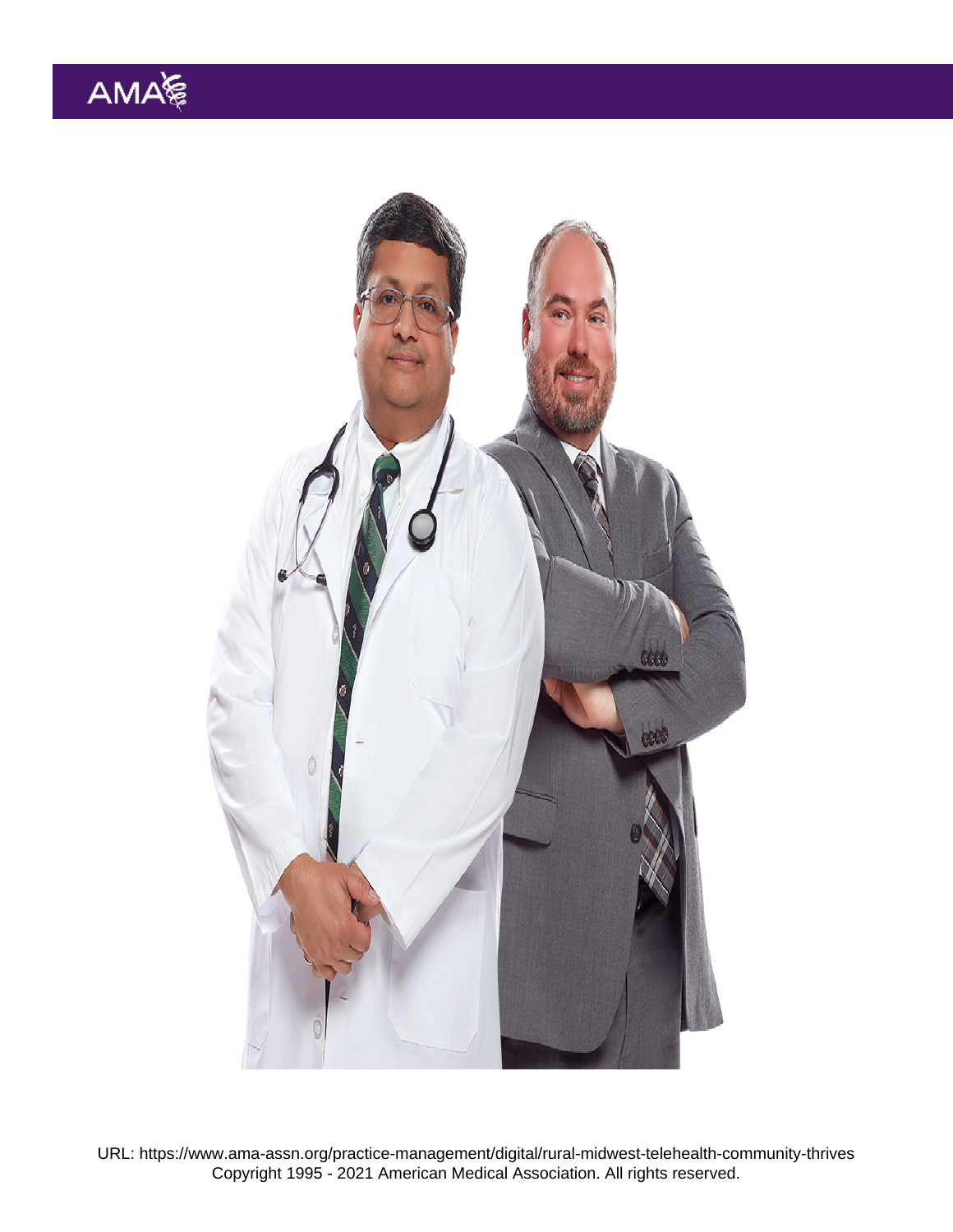Nurayana Murali, MD, and Kori Krueger, MD

Jody Clements was bowling with his kids—and rather poorly, he recalls—when he felt sudden pain in his left arm and noticed it was "quite warm and quite swollen."

"I've had some medical training," says Clements, the 47-year-old deputy chief of the Marshfield (Wisconsin) Fire and Rescue Department. "So, I'm like 'Yeah, that's an infection and it's not going away.'"

His diagnosis was confirmed by a physician at an urgent care center and it was classified as cellulitis that required inpatient intravenous antibiotic treatment.

But then Clements was presented with another option, the Home Recovery Care program the Marshfield Clinic Health System operates with Nashville-based Contessa Health.

For Clements, a single dad looking after a 13-year-old son and 11-year-old daughter, the choice was easy. Being treated at home allowed him to keep cooking supper for his kids and it kept him out of the hospital.

The Home Recovery program involves home visits by a nurse, communication with a doctor via a computer tablet, answering a daily questionnaire, and supplying daily readings of weight, blood pressure and temperature over a 30-day period.

Marshfield launched Home Recovery Care in September 2016 and about 13 patients used the service that year. That number grew to 250 patients in 2018.

Home Recovery Care started with providing in-home acute-care services for six medical conditions, and that list grew to more than 150 conditions. Quality measurements have been impressive with readmissions down 41 percent and patient satisfaction up 22 percent.

What Clements liked was that he didn't experience the typical sleep deprivation that occurs in a busy hospital. He also thinks there were fewer things competing for his physician's and nurses' attention.

"I think I reacted to the antibiotics and everything better and quicker for the mere fact I was able to sleep," he says. "And the doctor and nurse interactions were wonderful. I felt like there were no distractions and I was the focus of everything they had to do."

### Remote locations led to remote care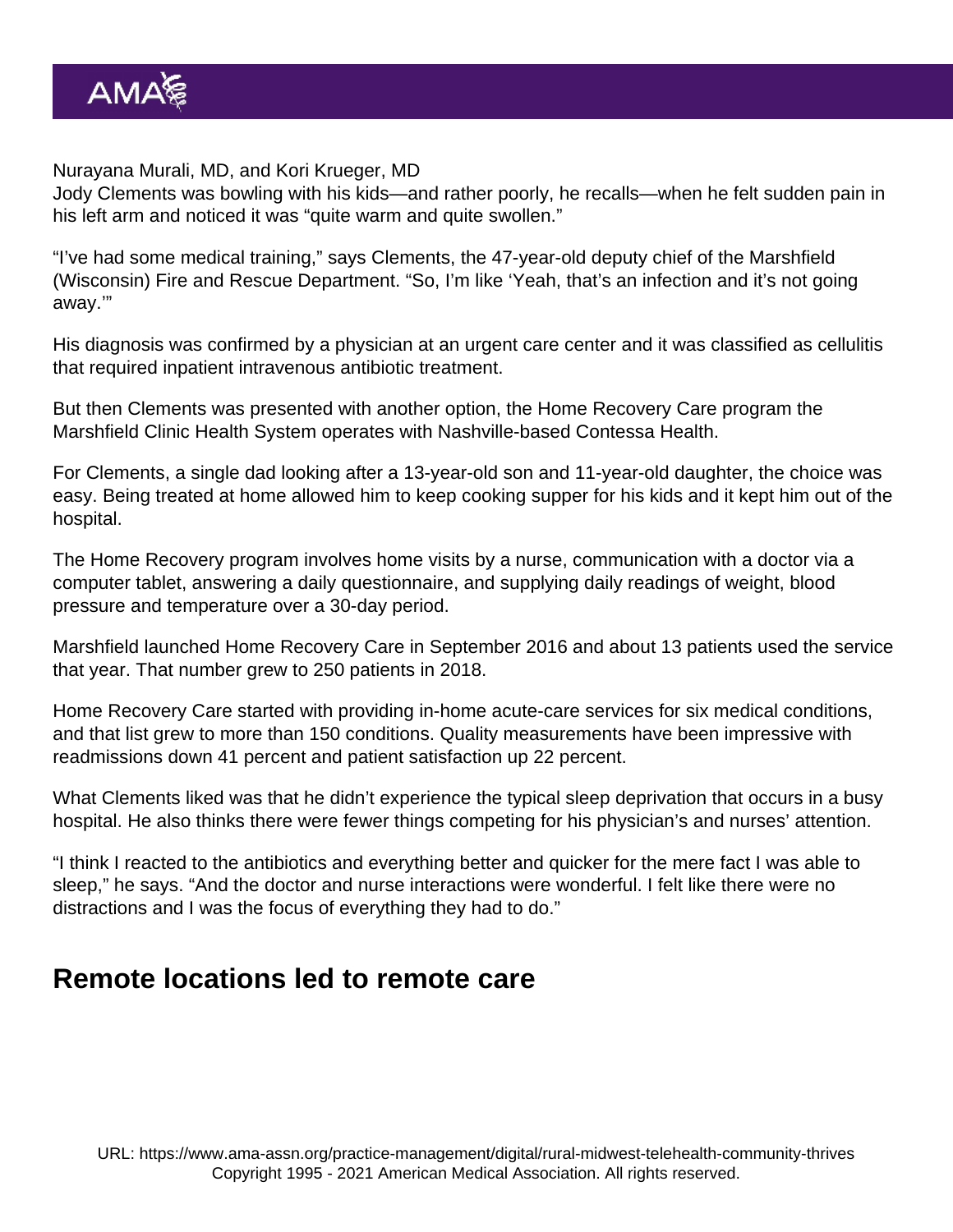The Home Recovery program is one of the latest uses of telemedicine technology utilized by the Marshfield system. A pioneer in this field, Marshfield began using telemedicine for radiology in 1997 with help from grants from the federal Office of Rural Health Policy and Office for the Advancement of Telehealth. Most health systems were not actively using telemedicine until a decade later.

Marshfield has also been a pioneer in getting reimbursed for telemedicine services, and was the first health care organization in Wisconsin whose telemedicine program was approved for Medicaid reimbursement, according to a Commonwealth Fund [case study](https://www.commonwealthfund.org/sites/default/files/documents/___media_files_publications_case_study_2009_aug_1293_mccarthy_marshfield_case_study.pdf) on Marshfield published in 2009.

"Marshfield Clinic has been a leader in promoting the adoption of telehealth and in developing related business strategies and financial models to make the service viable," the report said. It was also noted that Marshfield's telemedicine program reflects "a successful focus on the human relationship in a technologically enhanced patient encounter."

Marshfield Clinic Executive Director and Chief Clinical Strategy Officer Narayana Murali, MD, agrees with that assessment.

Marshfield's service area includes about 1.1 million patients spread across a 30,000-square-mile area. Its 60 locations are mostly located in small towns of 5,000 or fewer people.

"It becomes very difficult to cover that range and have a provider available at all sites at all times," Dr. Murali said. "It's prohibitively expensive."

## Providing the entire enchilada

Telemedicine provides a practical solution to the challenges created by the health system's massive footprint across rural Wisconsin and the state's sometimes brutal winter weather.

The system's main hub, the Marshfield Medical Center in Marshfield, Wisconsin, services about 18,000 people in its immediate area, but more than 250,000 in its entire catchment area. It is not unusual for patients to drive 30 to 60 miles to receive care, while some may drive 250 to 500 miles.

At one point this winter, temperatures dipped to 55 degrees below zero, Dr. Murali says, making long drives particularly dangerous for Medicare beneficiaries who make up 27 percent of Marshfield's patient population.

"You're not expecting your older and sicker patients to travel when they're ill in weather that is not supportive or conducive to driving," he says, adding that just a few minutes of exposure to -55 temperatures can cause frostbite.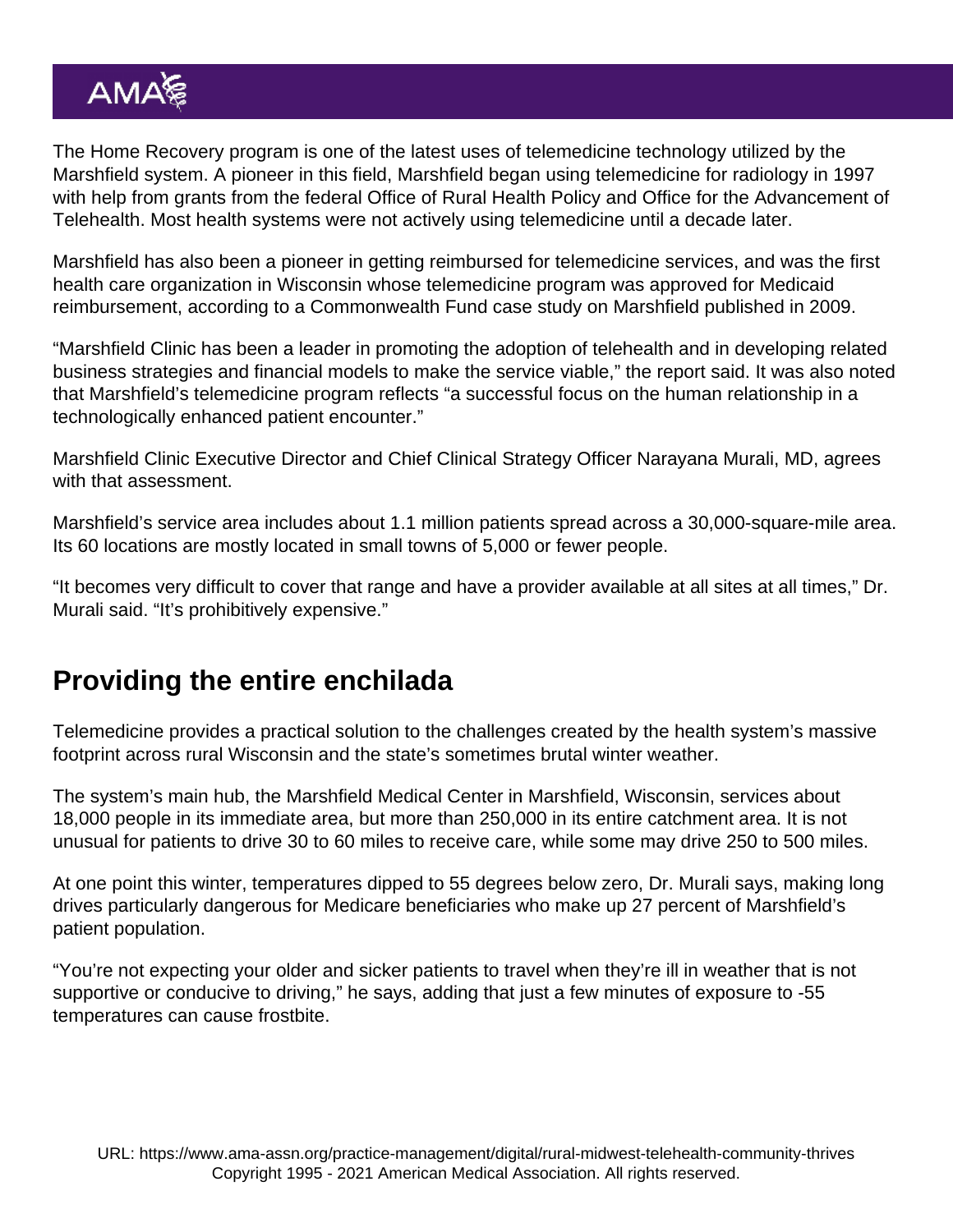The answer to this problem is telemedicine.

The Marshfield system, which has its own health plan and its own electronic health record, includes physicians in 86 specialties with 46 of those offering telemedicine services. And, in 2018, they provided more than:

- 10,000 telemedicine visits—including physician consults.
- 55,000 telepharmacy encounters.
- Close to 2,500 instances where encounters were facilitated by offsite interpreters.
- 7,000 uses of the Care My Way app in which patients with urgent-care needs can speak with a nurse practitioner who will either instruct them on how to manage their condition or transfer them to a virtual visit with a physician.

"That covers the entire enchilada of care," Dr. Murali explains. "It's not restricted to a particular type of disease or level of acuity—but actually goes across the entire spectrum of care."

## Forging strong patient-physician bond

Dr. Murali came to Marshfield in 2006 after training as a nephrologist at the Mayo Clinic in Rochester, Minnesota, so he had been exposed to harsh winters of the upper Midwest.

When the time came for him to see patients remotely, he was excited about the opportunity.

"You need to live in Marshfield to understand," Dr. Murali says, explaining how the system has remote facilities located two to three hours away.

He recalls how one of his first telemedicine patients in 2006 was a woman about 80 years old with a history of chronic kidney disease, and chronic conditions that included heart failure, diabetes and hypertension. She lived 200 miles away from the hub in Marshfield, and her family was not able to drive her that distance as often as was needed.

The patient, however, could get a ride to a nearby Marshfield outreach clinic with telemedicine capability.

"I was able to see her, examine her, listen to her heart and lungs and evaluate her lower extremity edema," Dr. Murali remembers.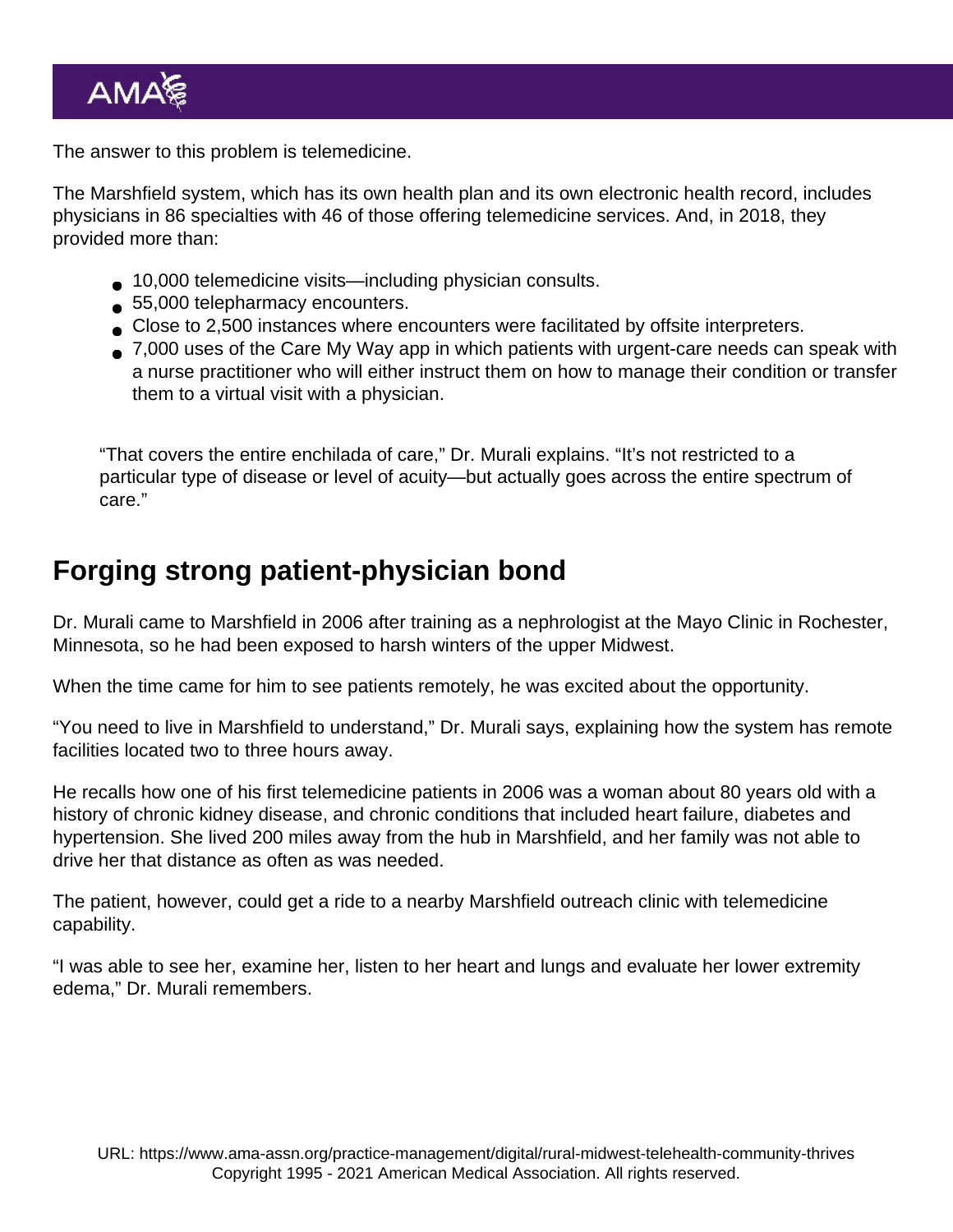He was quickly able to get lab results, identify where she stood in terms of her kidney failure and was able to manage her therapy with IV medications. She had weekly visits "until she was better," Dr. Murali says.

In the summer, she went to Marshfield for an office visit. Even though that was the first time they saw each other in person, Dr. Murali said a strong patient-physician relationship had already been forged.

"So, the bonding still happens and that's something that has captured me in terms of what can be done with telehealth," Dr. Murali says. "You can have complex, really sick patients who require urgent care and you can provide that care through technology—and that was 2006. If anything, the technology has improved significantly since then."

Also, in 2006, patients had to go to a fixed location. Now, more in-home services are available and traveling long distances for care can be avoided. That said, Dr. Murali is philosophical about what this means to the patient-physician relationship and how human contact can make it stronger.

"The context is important, it is not an all or nothing," Dr. Murali explains. "There is an importance of human touch in terms of engagement."

An in-person physical exam captures emotional factors, facial gestures, and reactions to touch that inform a physician to the level of pain a patient is feeling.

"There is an element of human touch and warmth that cannot be replaced," he says. But telemedicine and human touch can work together along the entire continuum of care as part of a practical process.

Marshfield Chief Quality Officer Kori Krueger, MD, agrees.

Dr. Krueger says he likes to conduct his initial exam with a patient in person, and then subsequent visits can be done via telemedicine. The feedback he receives is that patients find telemedicine services very satisfying as travel time and hours away from work disappear.

### Senior technophobe stereotype is wrong

Telemedicine is becoming normalized as word of its convenience spreads. This includes acceptance of technology by older patients. Dr. Krueger says the belief that seniors would hold a negative view of telemedicine is a false stereotype.

"We've broken that mold," he says. "Just because someone is older doesn't mean that they won't embrace the technology. We've seen the opposite happen."